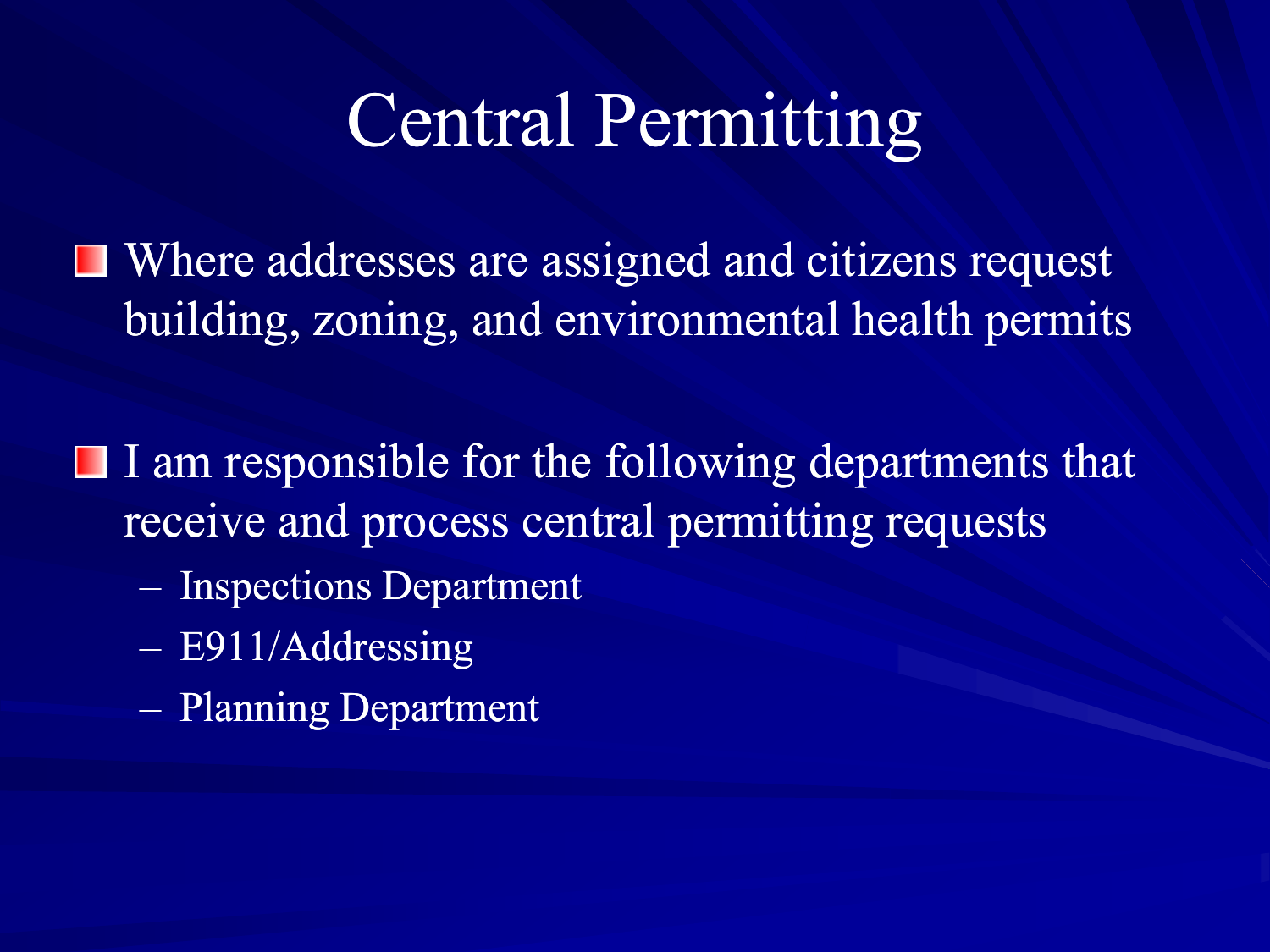

■ Mandated by N.C. General Statute to have a building inspection department

■ All codes are established by N.C. Building Code Council and administered through the N.C. Department of Insurance, and enforced at the local level by our inspectors

Jurisdiction - all areas of the county and towns with the exception of New Bern, Bridgeton, and Havelock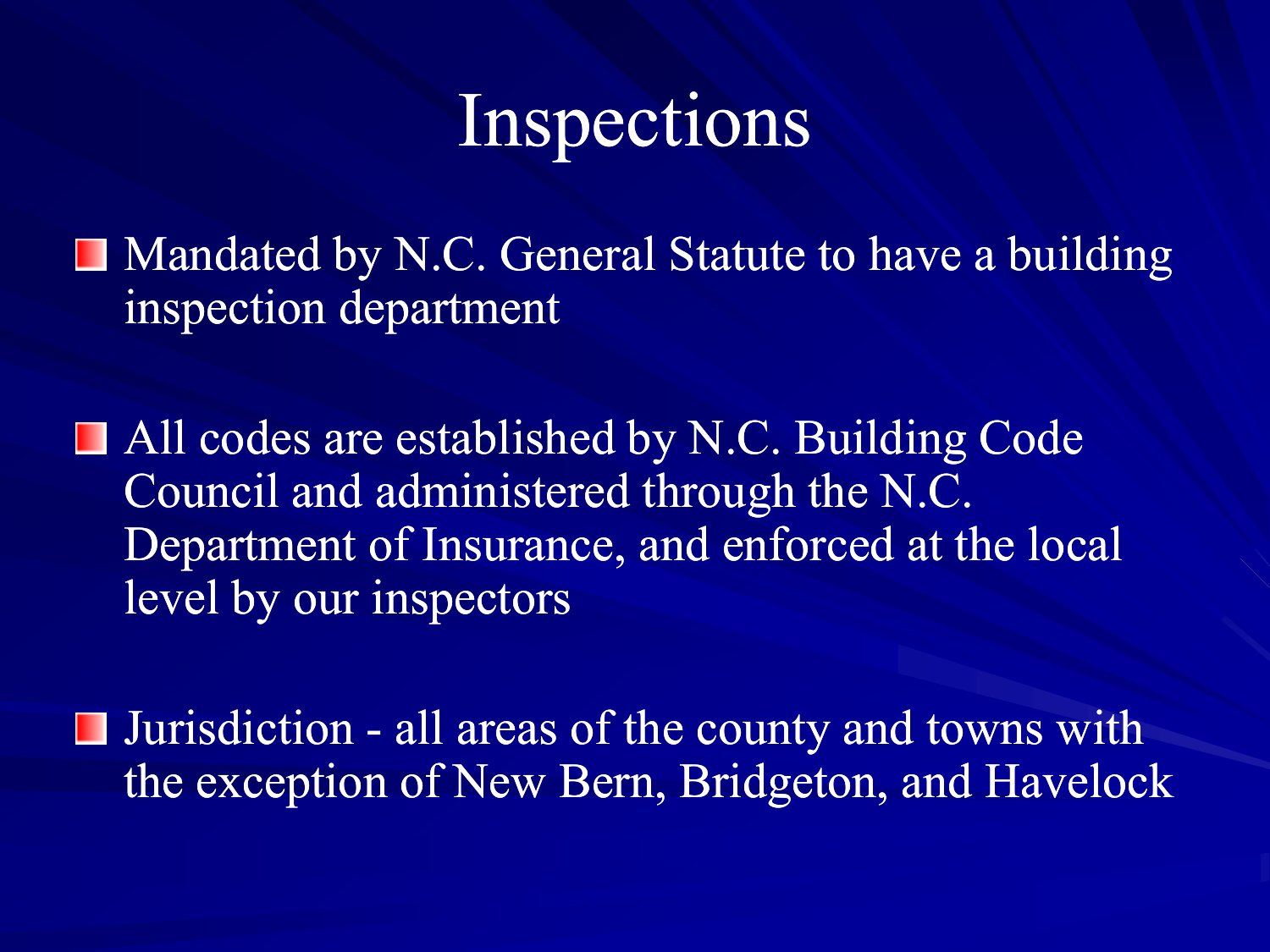# Types of Permits and Inspections Performed

**Building Plumbing Electrical Insulation Mechanical** Fire Code (New Construction) **Fire Prevention (Existing Construction)**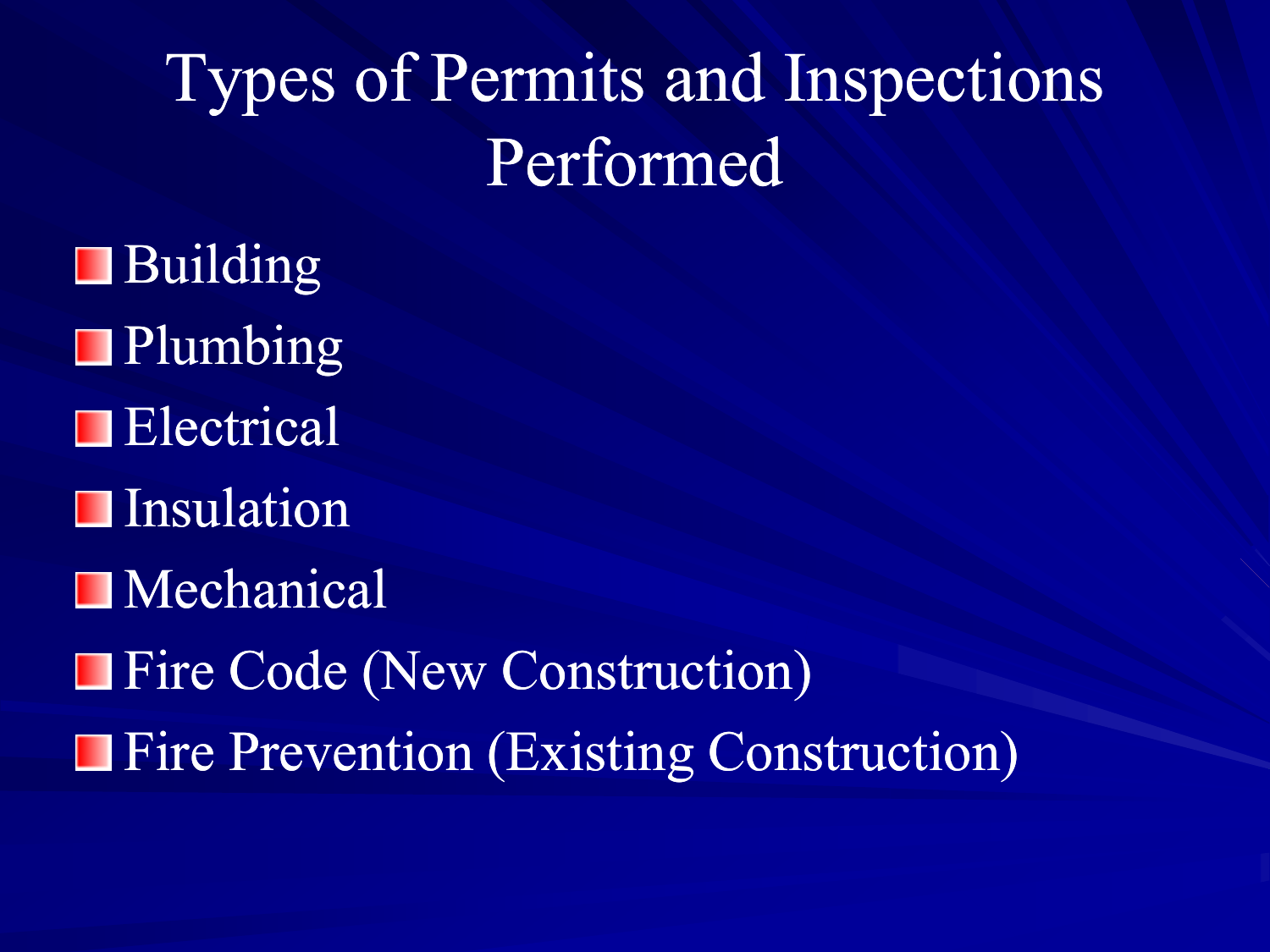# Other Duties

- **Floodplain Enforcement**
- School Inspections
- Disaster Recovery Operations
- $\blacksquare$  Investigates building code complaints
- Acts as Craven County's representative between licensing boards and contractors/owners
- **Answers citizens questions on building code** interpretations
- Deals with state agencies on building code issues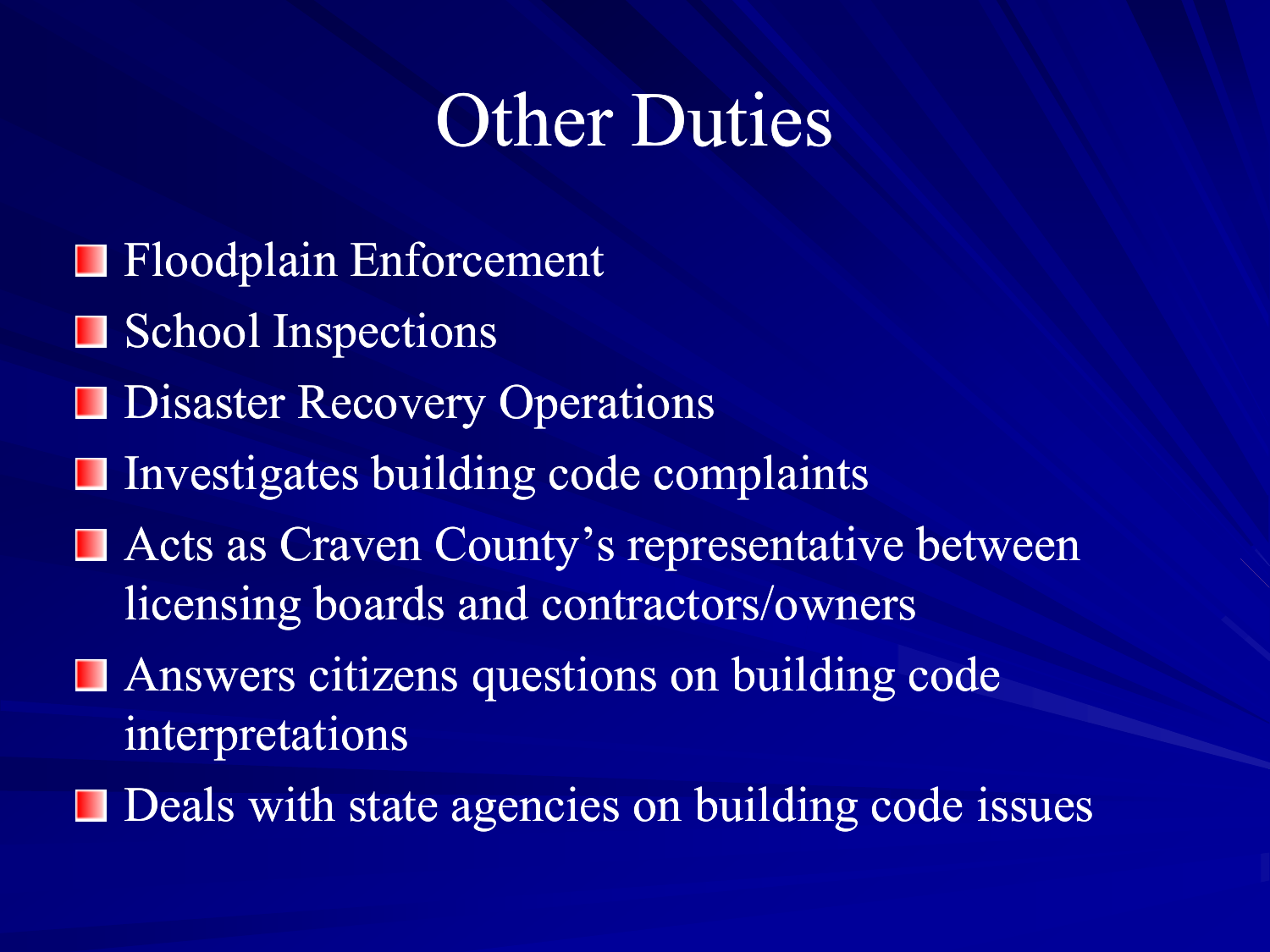# E911/Addressing

- Craven County has Enhanced 911 (E911) and as part of the system an ordinance to establish and maintain road names and addresses is required
- **Utilizes GIS technology to maintain Craven County's** emergency services database
	- Road centerlines and accurate addresses
	- Fire districts
	- EMS districts
	- Law enforcement zones
	- Structure locations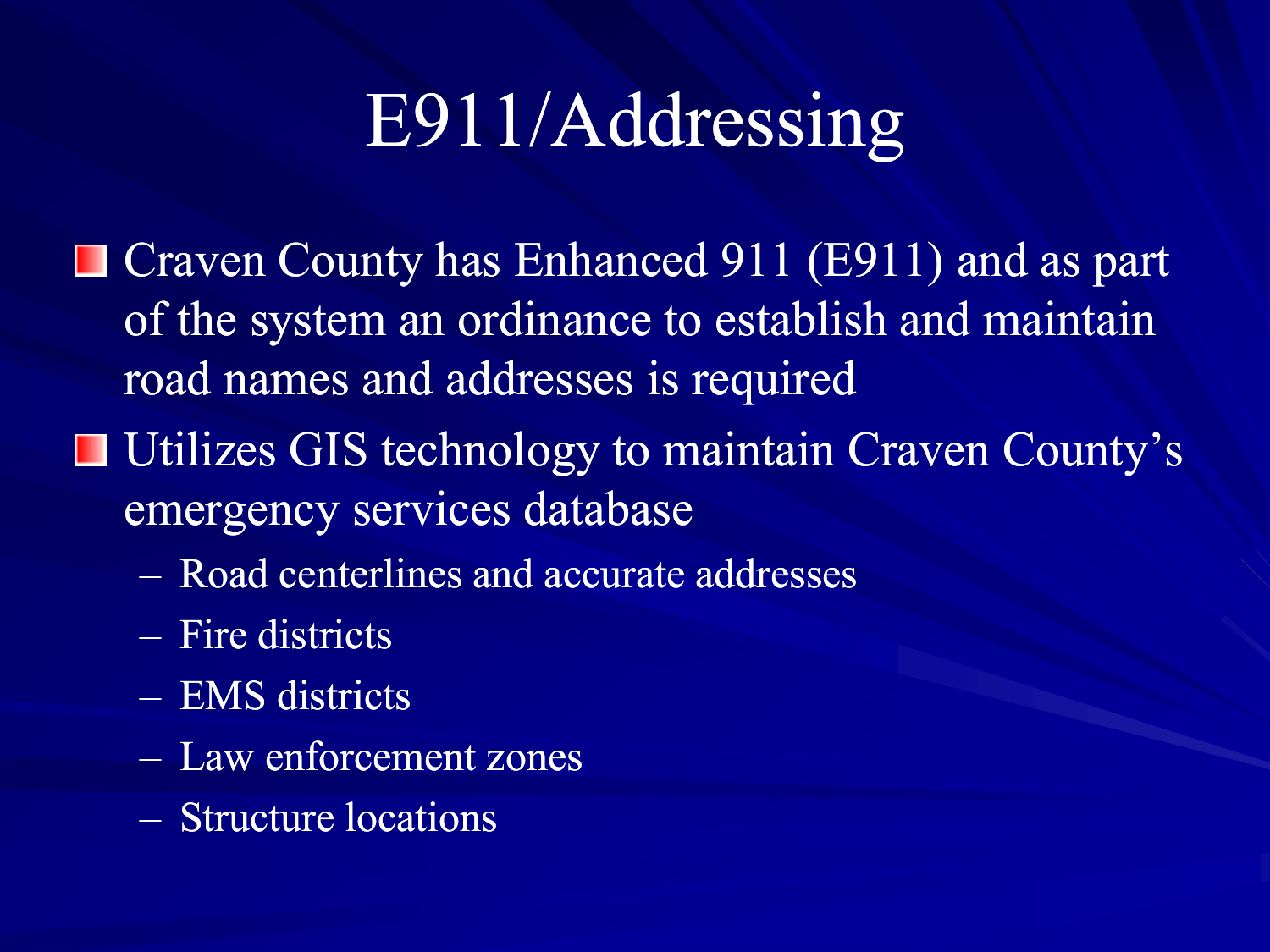# Craven County's Road Naming and Addressing Ordinance

Facilitates efficient emergency response though Ш correct road naming and addressing

Reviews the names for subdivisions and road names within the divisions

### $\blacksquare$  Deals with road naming issues

- Processes petitions for new road names and changes to existing road names
- Investigates problems with current road names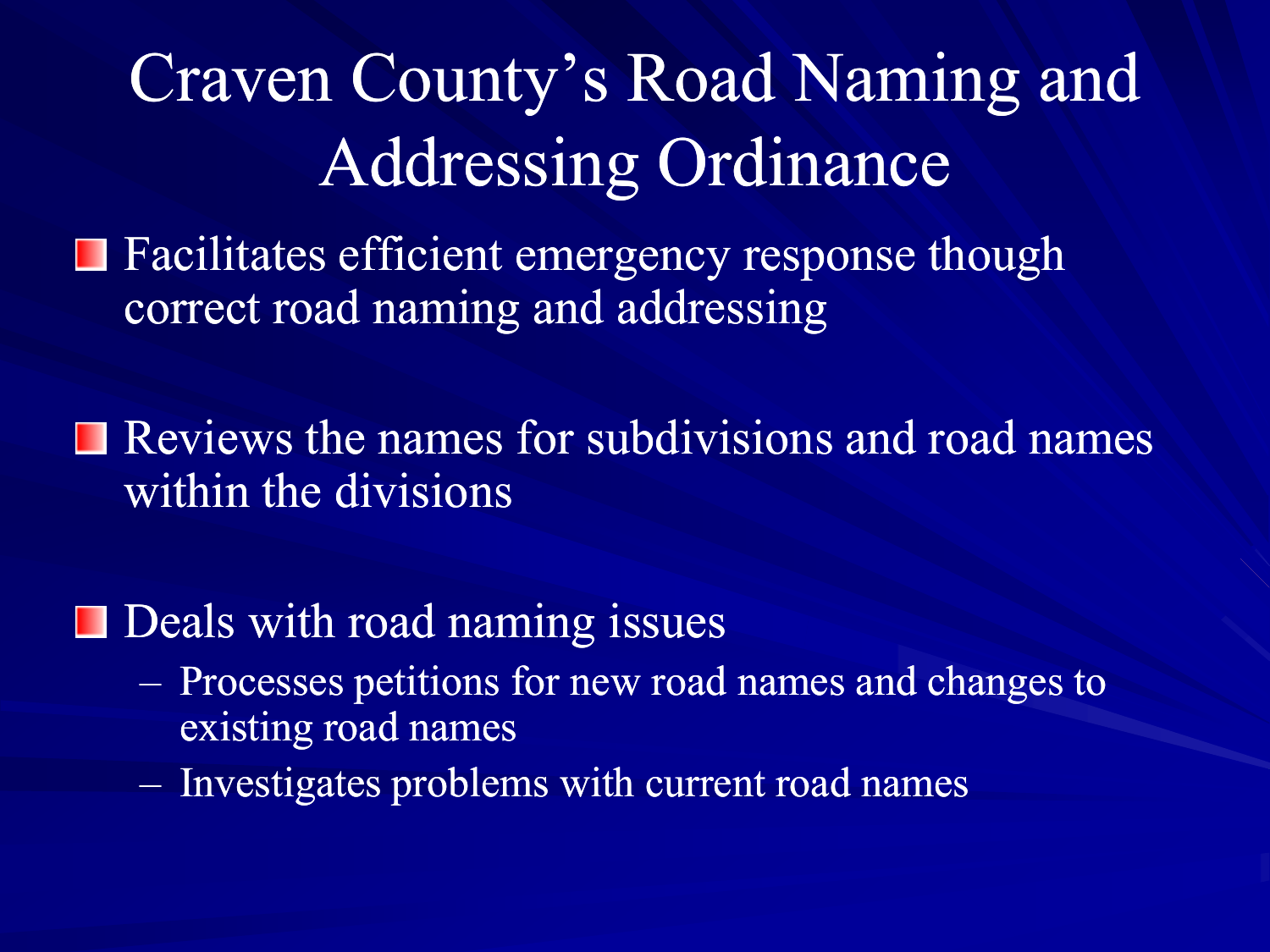# Road Naming and Addressing Ordinance Cont.

- Assigns new addresses within Craven County's Jurisdiction **The State**
- Maintains the address database for Craven County's GIS system and E911 communications center
- Works with other agencies and the public to deal with **The Second** addressing issues
	- Postal Services
	- Power companies
	- Water/Sewer providers
	- Multimedia providers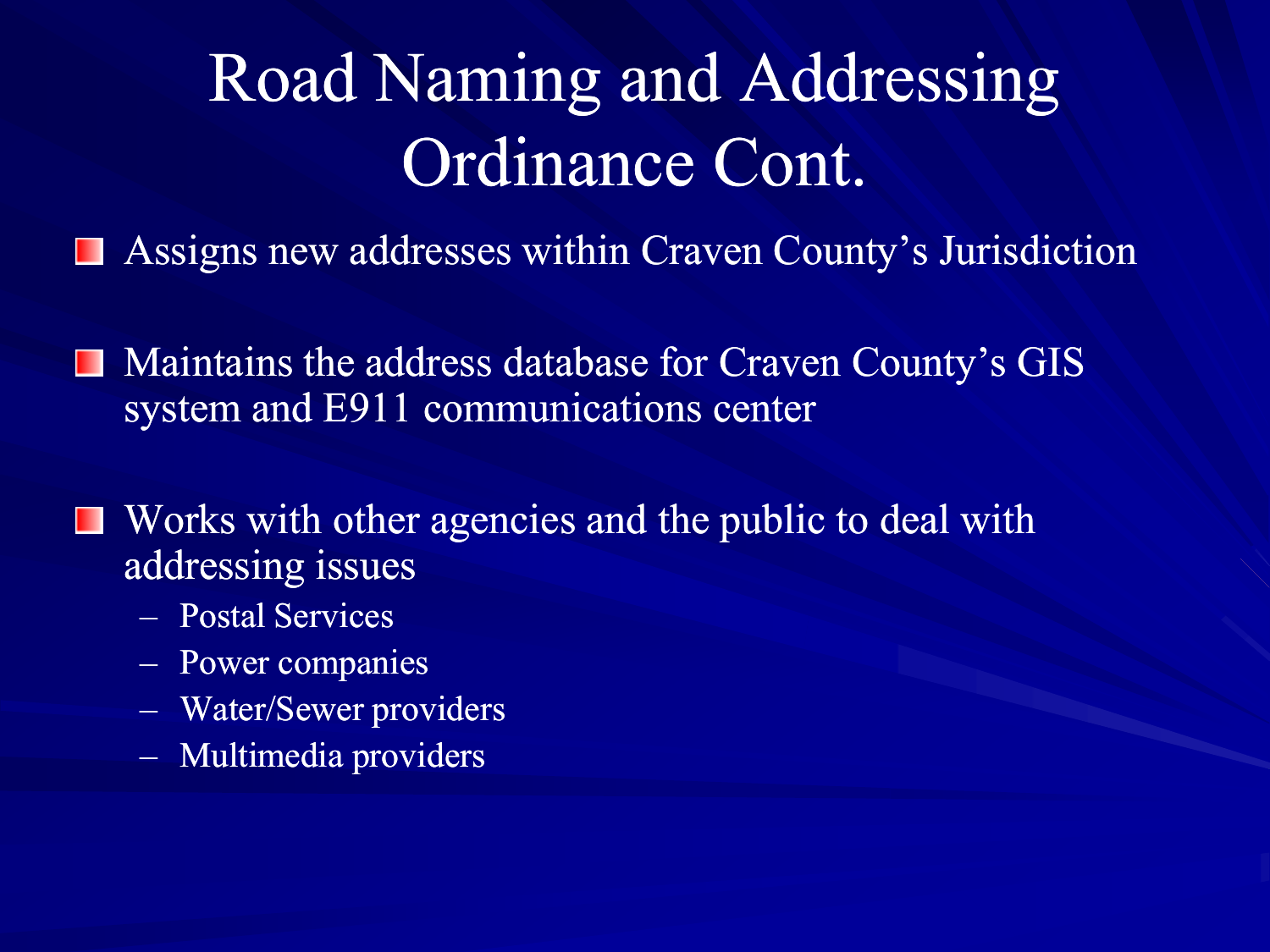### Actions Needed from the Board

#### Set Public Hearing January 3rd 2011 at 7pm **The State**

- To hear comments regarding the naming of a unnamed private drive to Theodore Godette Sr. Lane ■ 100 % of all property owners are in agreement with the name 100 % of all property owners signatures are on the road naming petition **ACTION – VOTE TO SET PUBLIC HEARING**
- Also at the January  $3^{rd}$  2011 meeting after the public hearing, a board motion will need to be made
	- Adding Theodore Godette Sr. Lane to the County code road name list
	- Also reconfirm a previously approved subdivision road name Blades Village Drive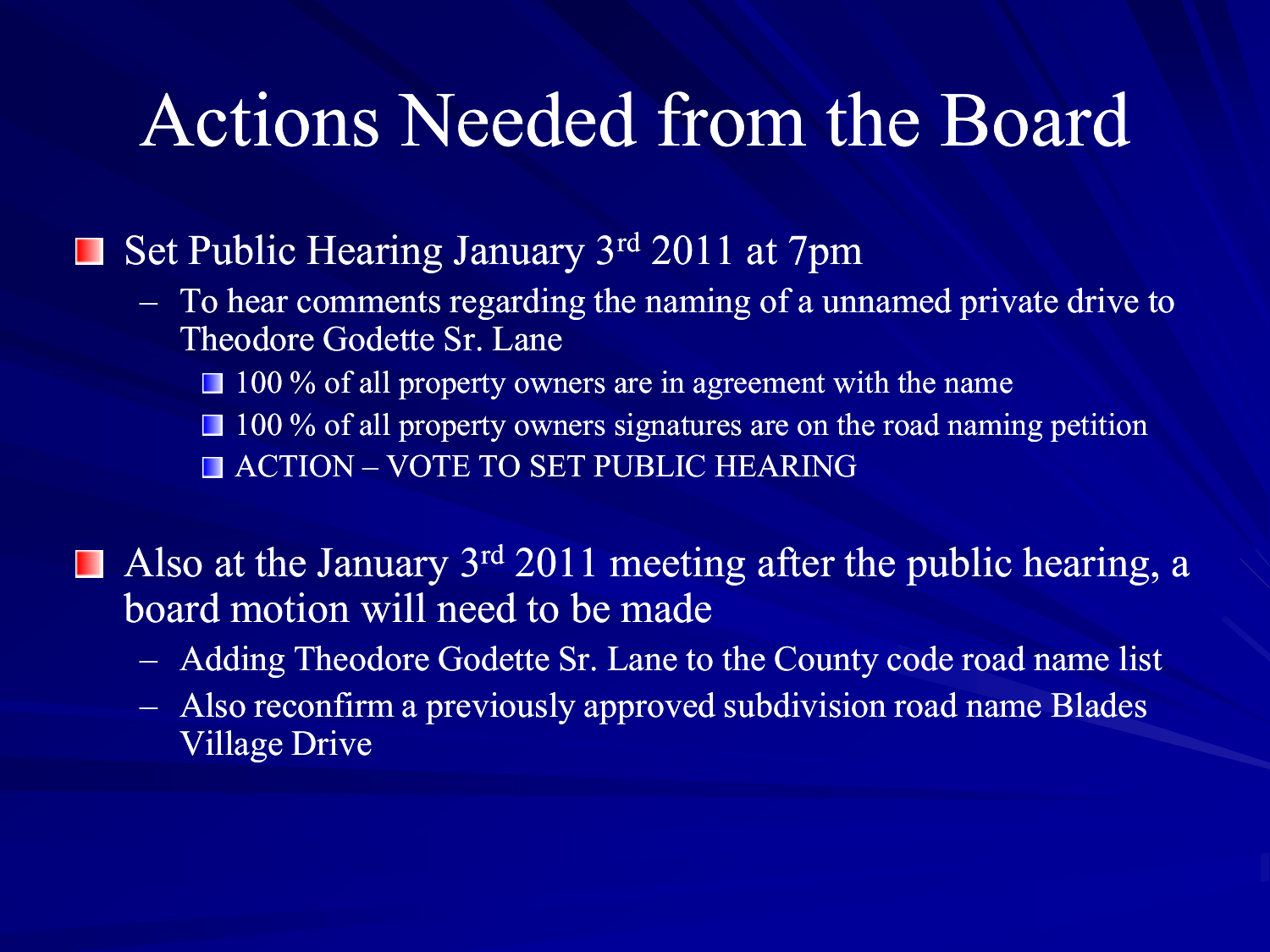# Planning Department

Establish and administer Craven County's land use policies for the health, safety and general welfare of its citizens through:

- $-$  Ordinances
- Grant programs
- Long range planning
- Services provided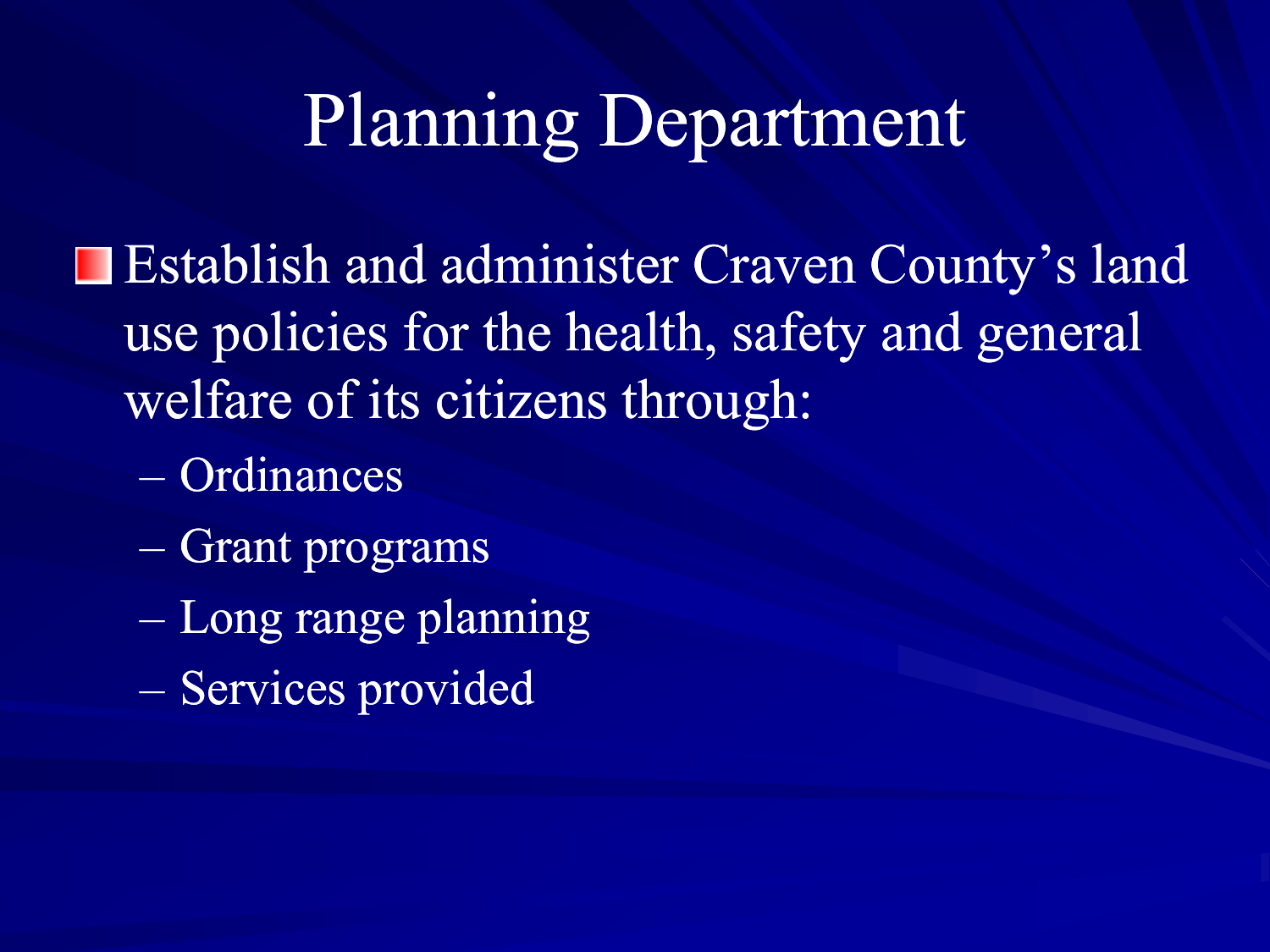## Ordinances

Subdivision ■ Manufactured Home Park Marine Corps Air Station Zoning (AICUZ) **Coastal Carolina Airport Zoning and Height** Control **Flood Damage Prevention Off-Premise Sign**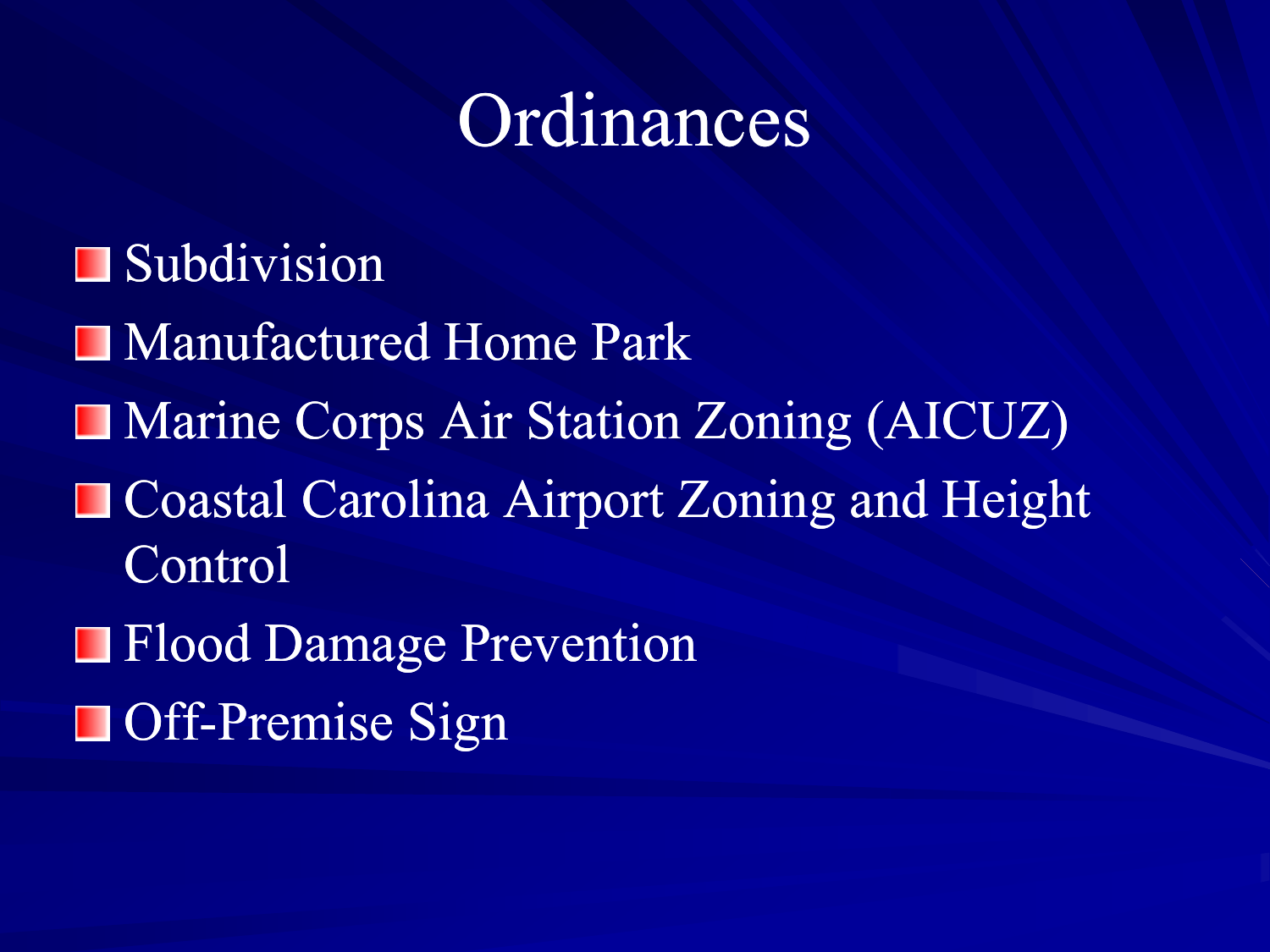### Housing Grant Programs

- **Community Development Block Grant** (CDBG)
	- Community Revitalization (CR)
		- **■James City Target Area**
	- Scattered Site (SS)
		- Various locations throughout Craven County

**Single Family Rehab (NCHFA)** – Various locations throughout Craven County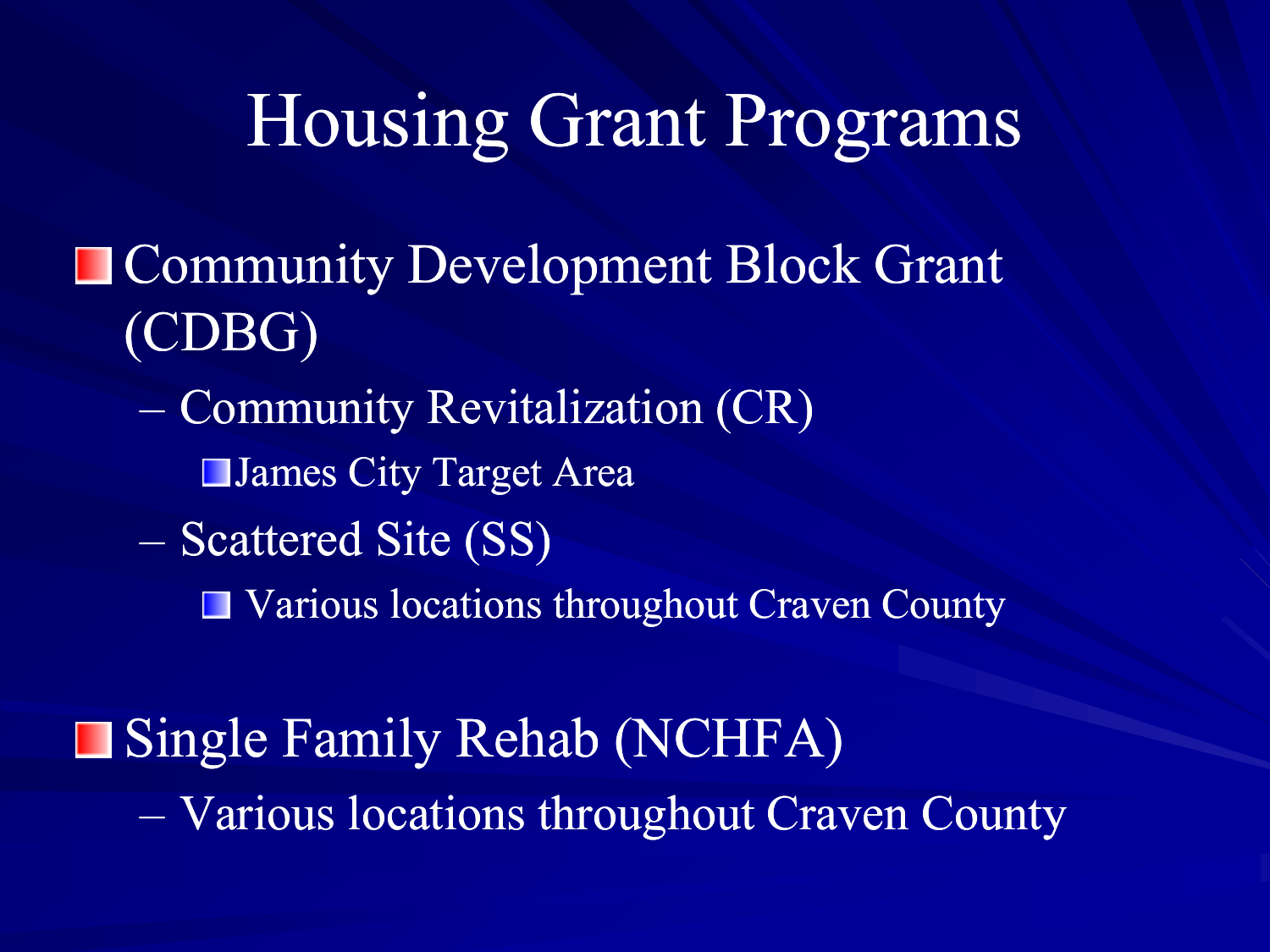# Long Term Planning

#### Hazard Mitigation Plan

- Federally mandated plan that we must have in order to receive any disaster relief
- The plan has goals and objectives set forth to mitigate damages to public infrastructure, private property and to protect the welfare of the citizens

#### Community Rating System (CRS)

– Program that provides discounts on flood insurance policies through higher regulatory standards

### **CAMA Land Use Plan**

– 10 year, State mandated plan that sets goals and objectives through land use policies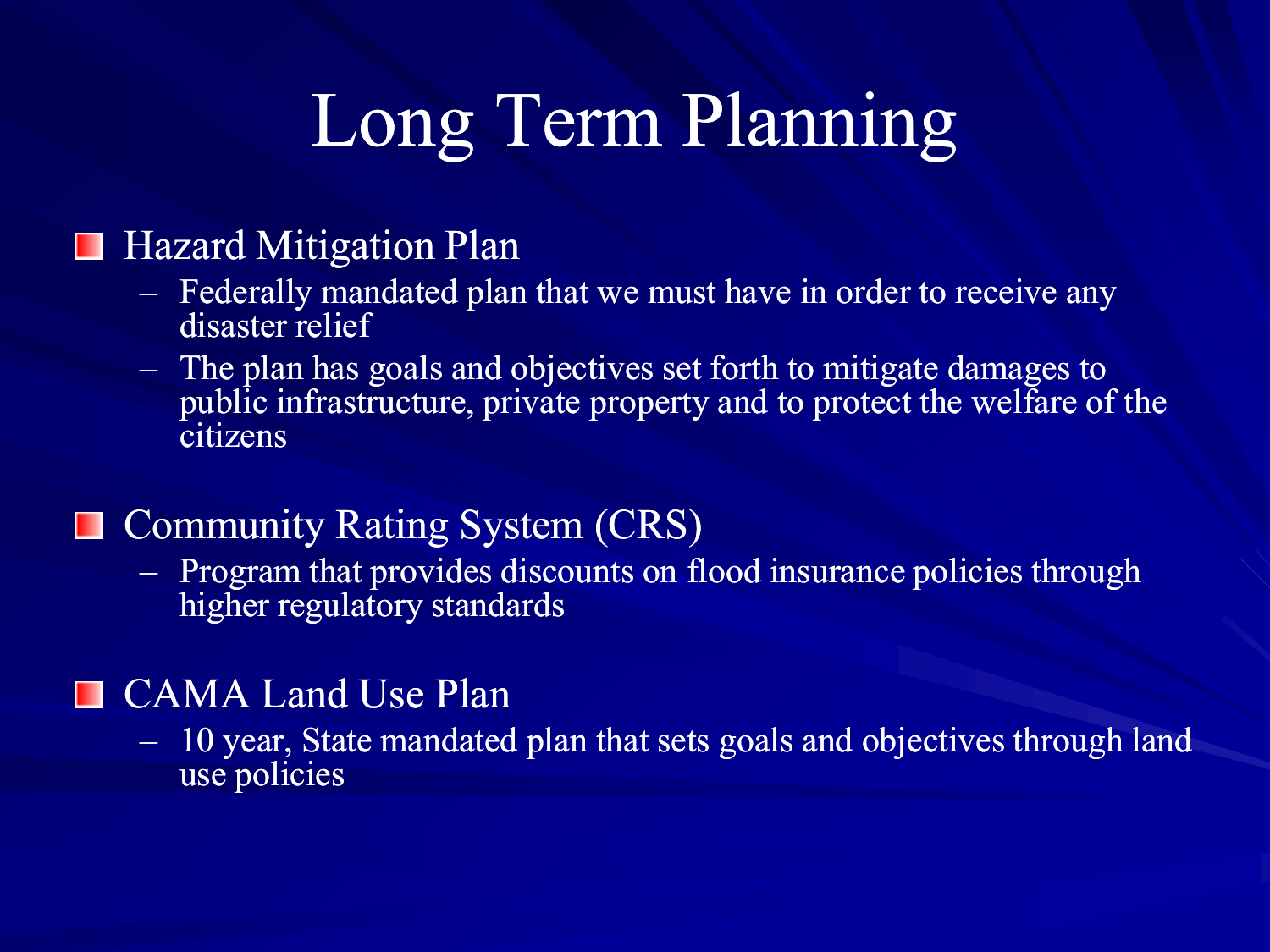### Services Provided

- **Subdivision Review Land Use Review**
- **EXONING Determinations**
- **Flood Zone** Determinations
- Flood Development Permits
- **Conditional Use Permits**

**Example 2** Coning Permits ■ Off-Premise Sign Permits **Minor CAMA Permits Drainage Assistance**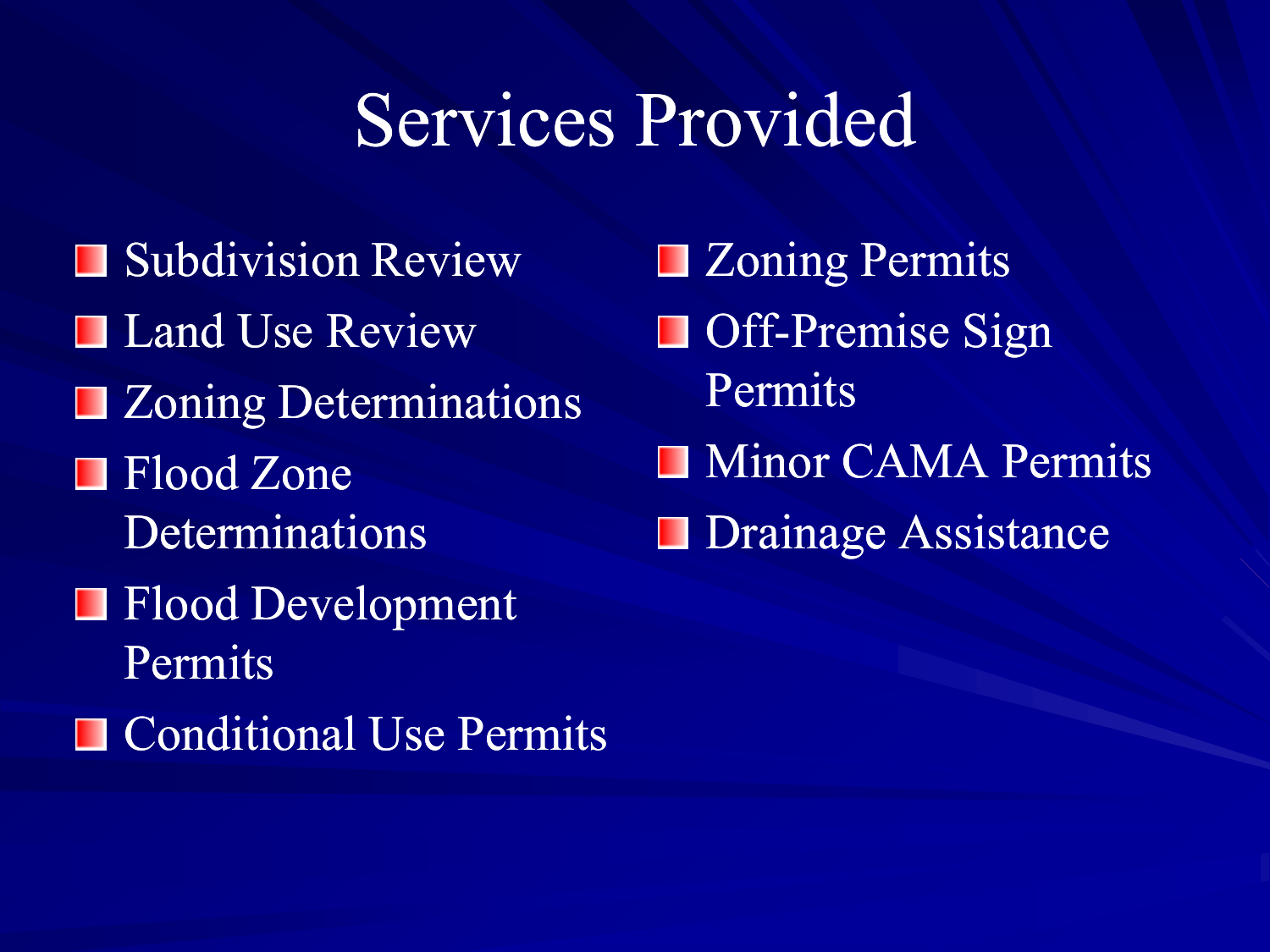### State and Federal Agencies

- Division of Coastal Management (DCM)
- **N.C. Department of Environment and National** Resources (DENR)
- Division Of Water Quality (DWQ)
- **Soil and Water Conservation**
- **Army Corps of Engineers**
- North Carolina Department of Transportation (NCDOT)
- **Department of Navy** 
	- Marine Corps
	- Fleet Readiness East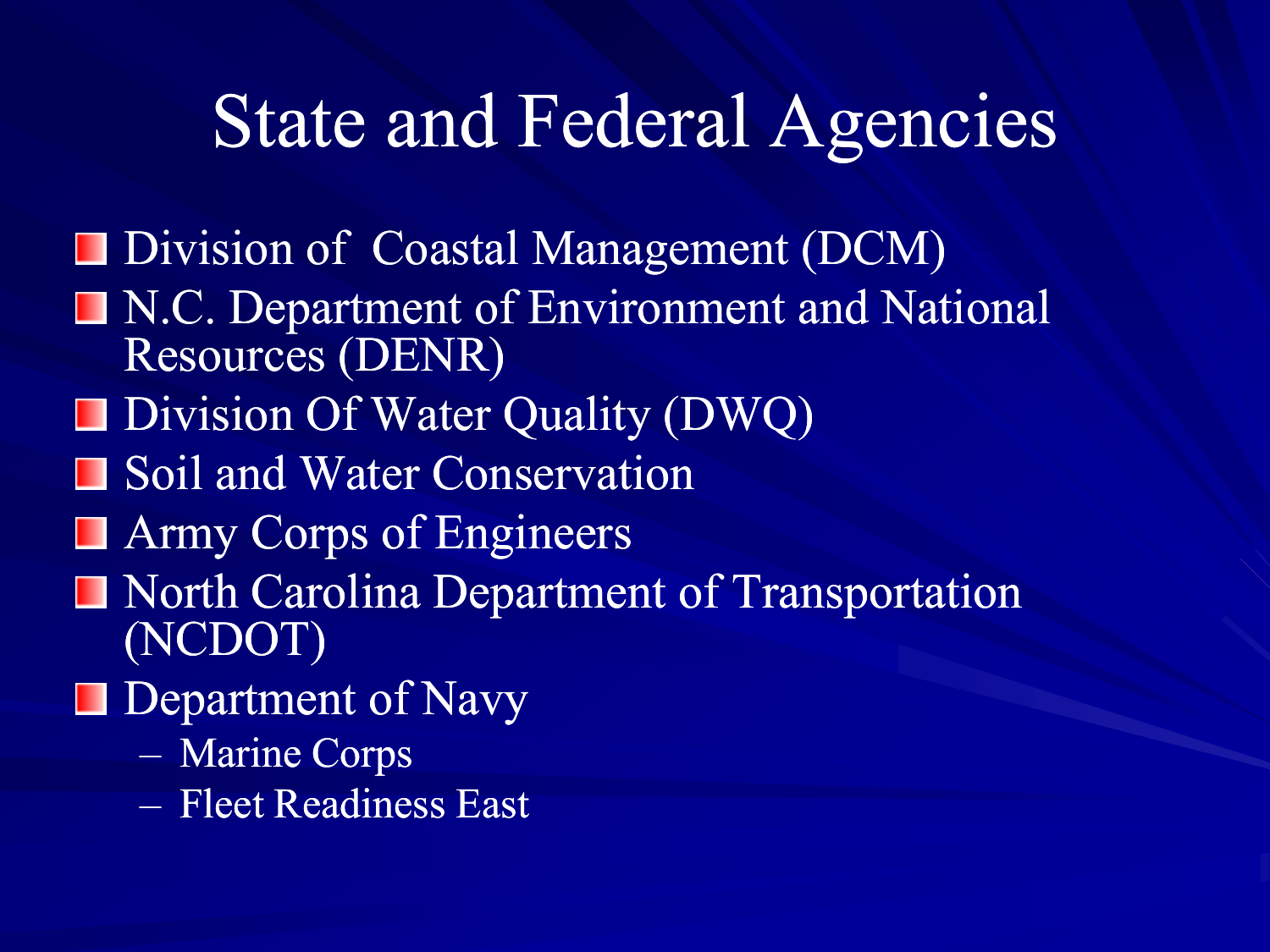### Current Projects

■ Township 6 & 7 Zoning

■ Township 6 & 7 Drainage Ordinance

**■ Historical Survey** 

**Coastal Carolina Airport Zoning and Height** Control Ordinance Changes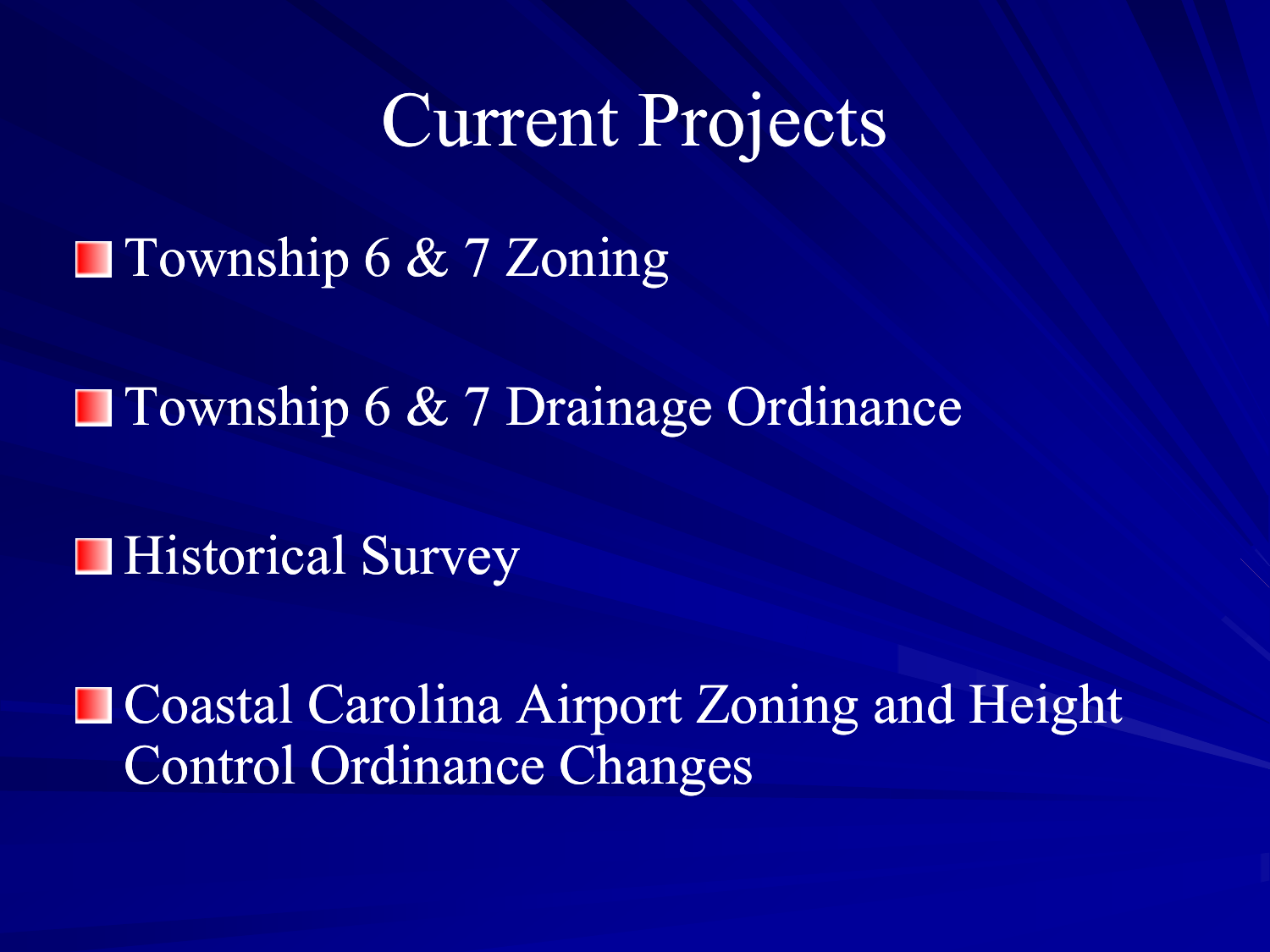### Coastal Carolina Airport Zoning and Height Control Ordinances Changes

- Runway Protection Zones ш (RPZ) referred from Airport Layout Plan and are shown in red
	- These zones will limit maximum occupancy to no more then 25 people
	- Conditional Use Permits will no longer be required in the Airport Development Mixed Use Zone, since permitted uses will now be listed within the proposed ordinance

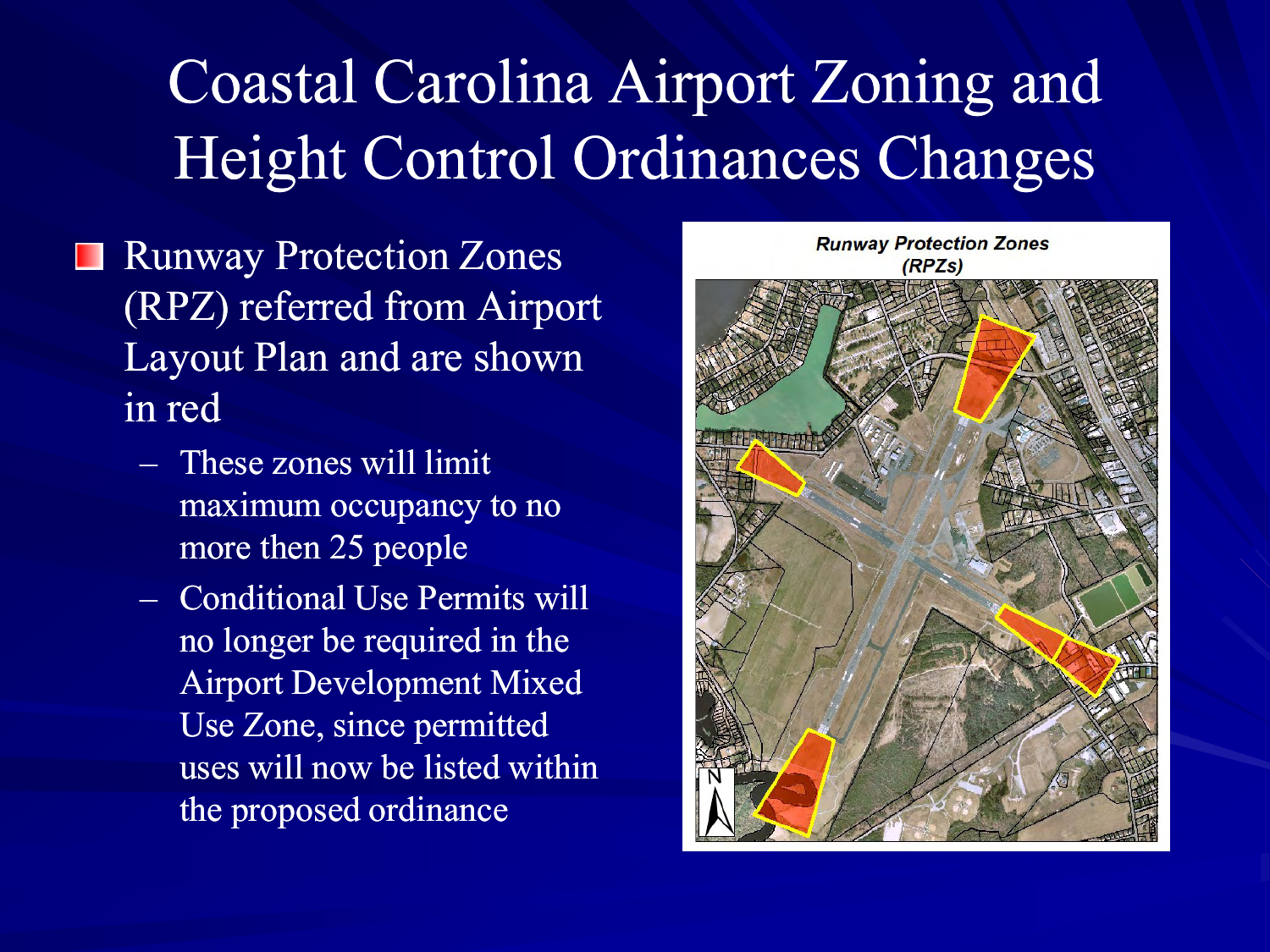# Zoning Conditional Use Permit Request/Training

■ Conditional Use Permits (CUP) are required in certain zones in order to determine that the proposed use is consistent with the regulations set forth within the ordinance

Requirements for considering CUP – Qusi-judicial Process judicial Swearing in all those who want to address the board Board determines findings of fact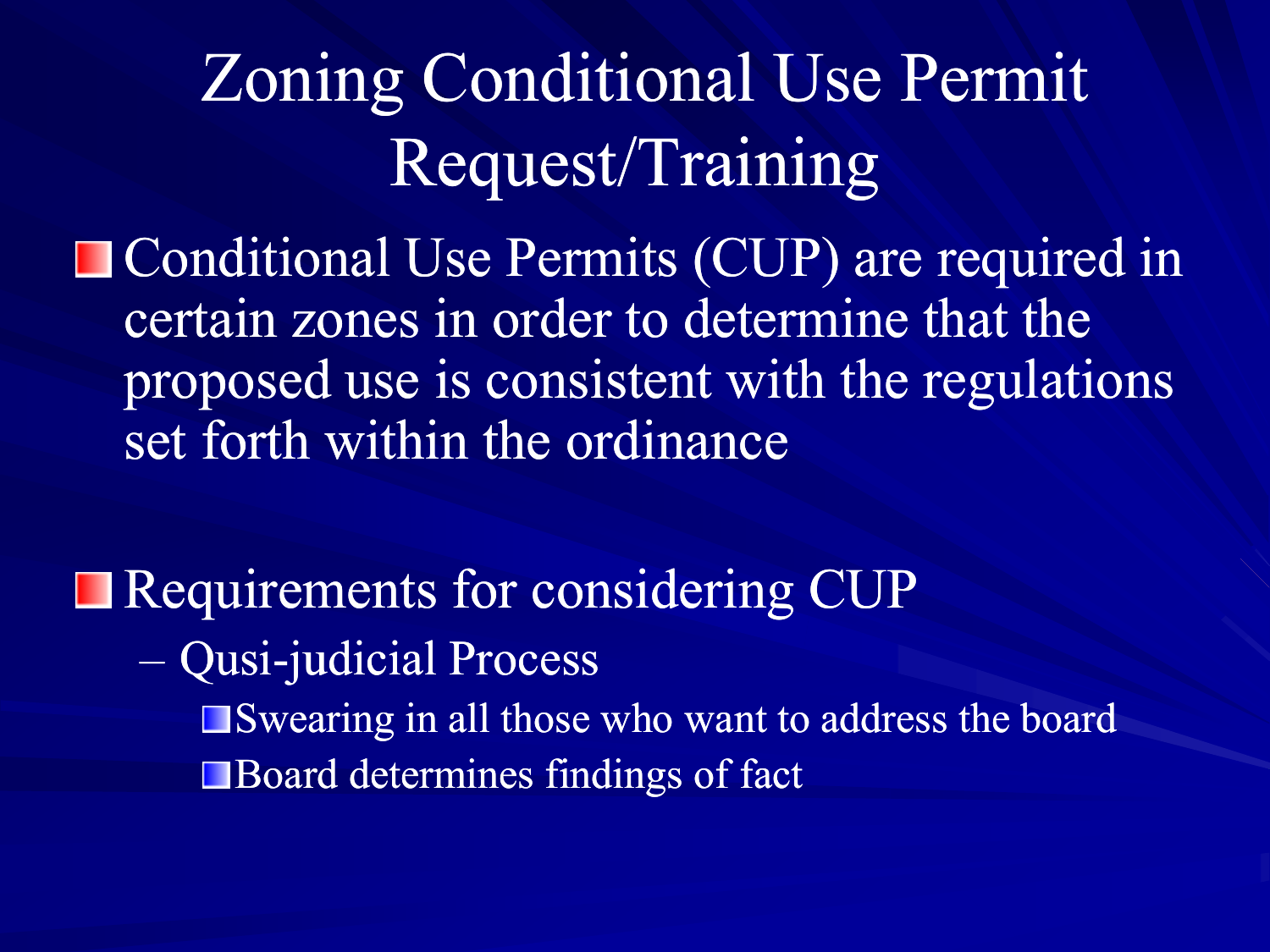## Findings of Fact

**The following CUP findings must be made** 

– That the use will not endanger the public health, safety, or general welfare of the community

– That the use meets all required conditions and specifications

- That the use will not adversely affect the use of any physical attribute of adjoining or abutting property, or that the use is a public necessity
- That the location and character of the use will be in harmony with the area in which it is to be located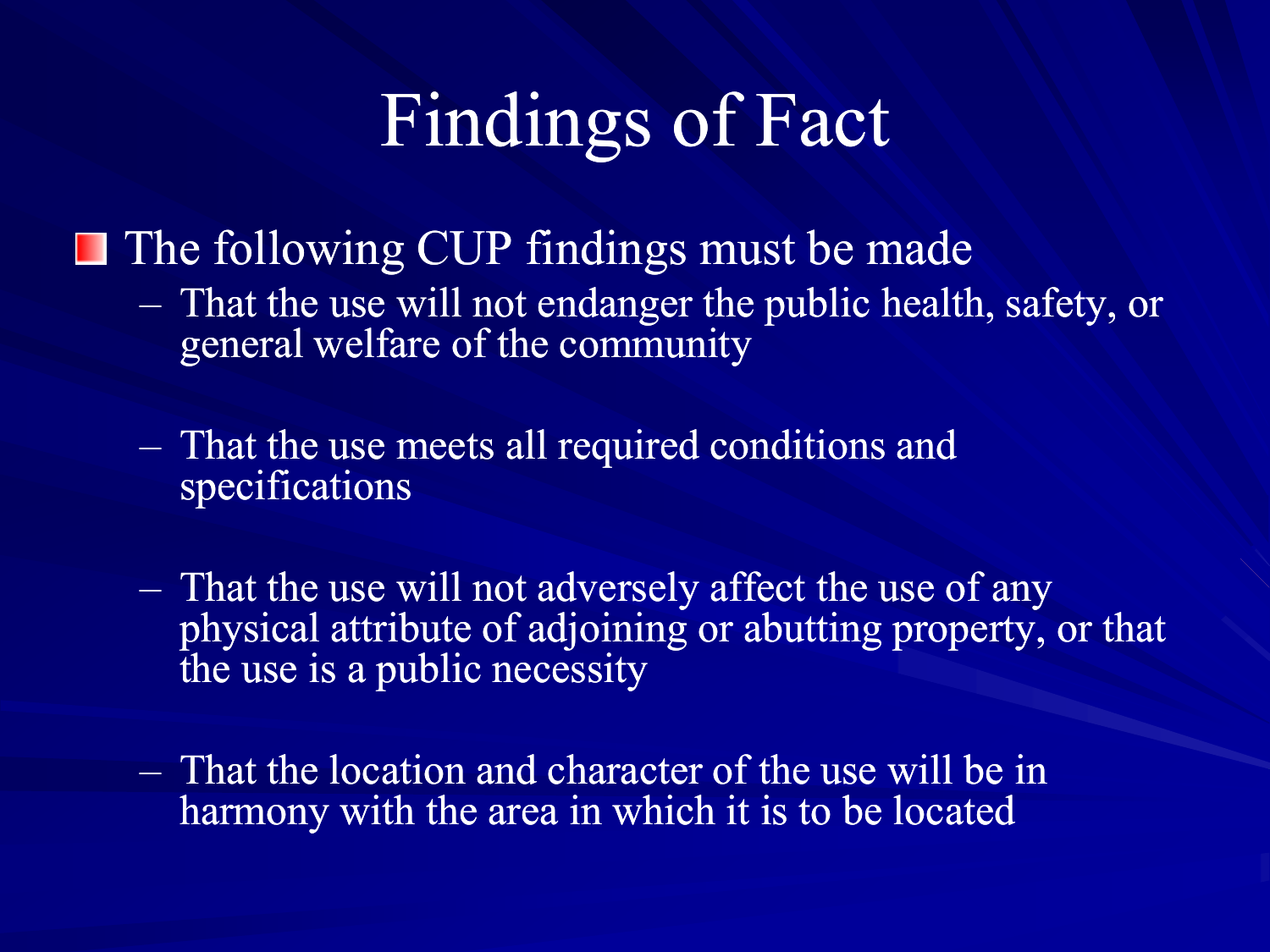### County Attorney CUP Board Training

**The county attorney will now provide training** and review of procedures to deal with Conditional Use Permits